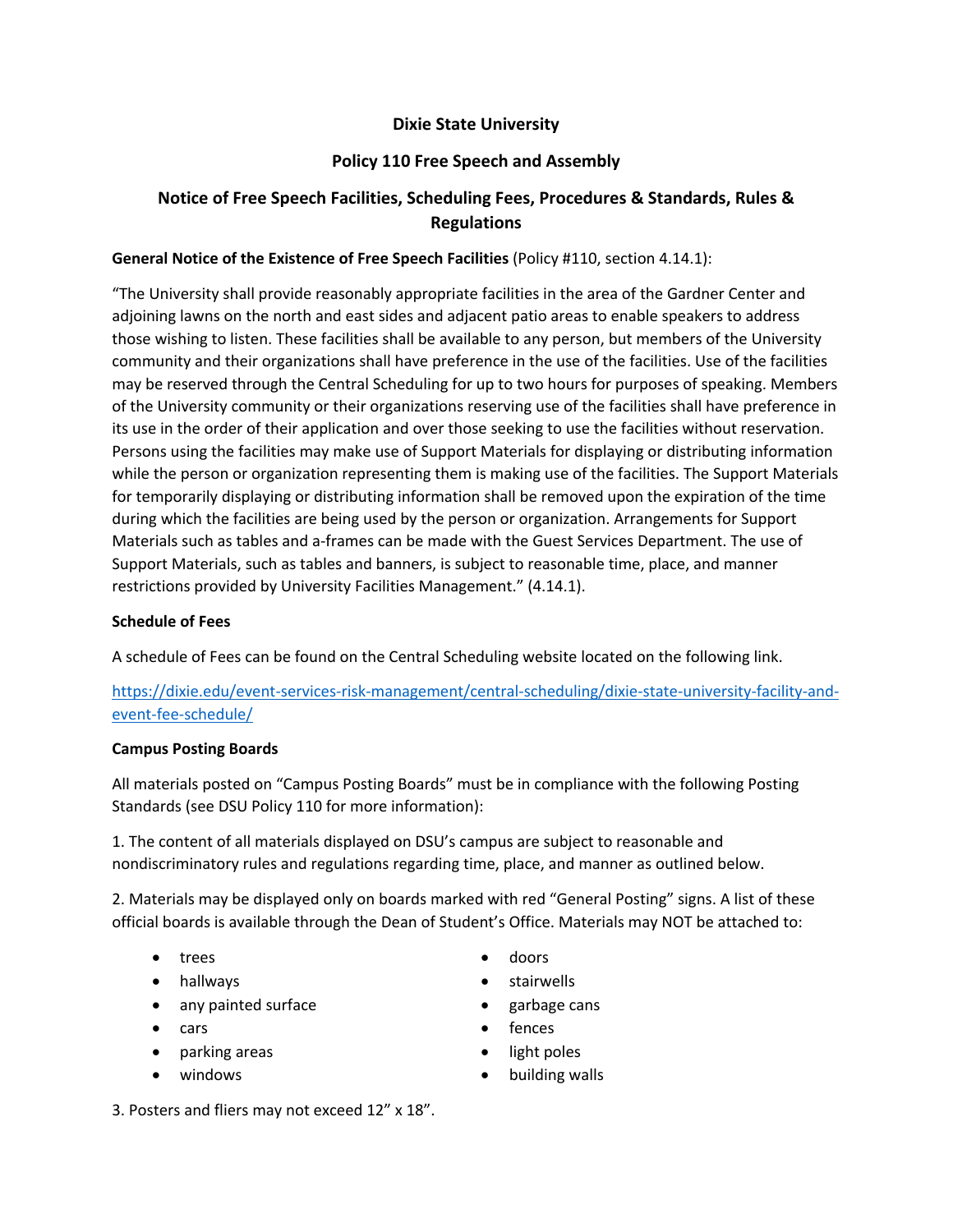4. Only one copy of a poster or flier may be displayed per bulletin board.

5. Only pushpins may be used to hang fliers on the boards; no tape or adhesives. Sponsors are responsible for posting their materials and must supply their own pushpins when posting.

6. The name of the sponsoring organization, department, vendor or individual and contact information must appear on every poster.

7. The name, date, time and location for events must appear on every poster.

8. If there is a cost associated with the event being advertised it must appear on every poster.

9. Materials may be on display for two weeks unless approved and stamped for a longer period.

10. Any literature posted on surfaces other than designated bulletin boards will be removed without exception and without notice.

11. Posting relating to hiring or internships goes to the Career Center for approval and posting, not on the bulletin boards.

12. Postings that advertise a service or event that conflicts with a DSU service or DSU major sponsored event are not allowed. E.g. dining services; Commencement Ceremonies.

13. "For sale" items should be beneficial to students as approved through the Dean of Students office.

## **Rules and Regulations (6.1.3.6, 6.1.4.3) for governing the posting and distributions of signs notices, posters, and to other materials for commercial or by the non-member community. (6.1.2.6)**

## **Procedures & Standards (6.1.2.3)**

Any university and non-university groups or individuals wishing to post on the Campus Posting Boards must have approval from the Dean of Students Office. Approval is granted after the materials have been properly registered, compliance with posting standards has been verified, and materials have been stamped "Approved for Posting." All posting requests must be submitted 5 business days prior to the desired posting dates.

### Commercial Speech:

This includes all spoken, written and symbolic speech intended in whole or in part for the personal profit of the person, organization or institution engaged in the speech. Any commercial speech must follow the same approval procedures as non-commercial speech, and must also pay the associated fees located on the Dixie State University Facility and Event Fee Schedule.

### **Posting in Other Places**

Structures Erected by Members of the University Community:

Use of areas requiring use of "A-Frames," tables, or other structures must contact Campus Scheduling to obtain a permit. See DSU Policy 110 § 6.1.5.

Residence Halls: